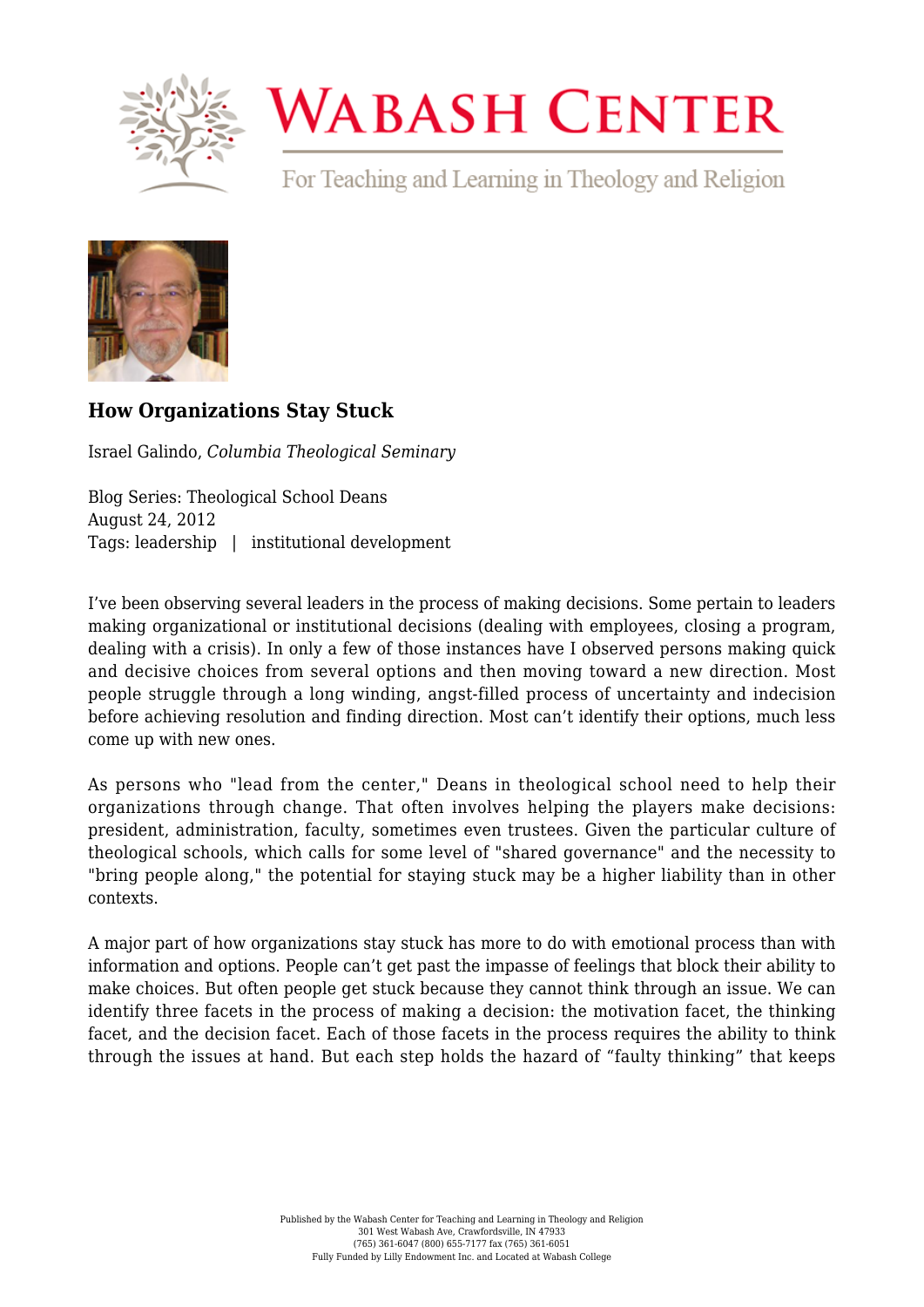organizations stuck.

Here are faulty thinking associated with each facet. Each can potentially keep a system stuck, and I've seen each of these operating in theological schools at one point or another:

The Motivation Facet

\* Trying to reduce the discomfort of dissonance

\* Seeking the comfort of internal alignment between the old and the new

 \* Being driven by feeling obliged to complete a public commitment or personal loyalties rather than working out of values, vision and principles

\* Being driven by a desire for certainty or security

 \* Distorting memories or past decisions to make the current decisions seem good (regardless of how bad they actually may be)

 \* Soliciting confirmation that we are about to make a good decision (especially from people who have no stake in the outcome)

 \* Being driven by the Scarcity Principle: the fear of regret at not attaining something that is scarce

 \* Being immobilized by the Sunk-Cost Effect: being reluctant to pull out of an investment of money, energy, or effort even if it has yielded poor results.

The Thinking Facet

\* Preferring a known probability to an unknown one

\* Failing to compensate enough for our own bias

 \* Elaborating on likelihood: either thinking centrally or taking unthinking short-cut decisions

\* Focusing on short-term benefits rather than long-term solutions

\* Seeking more facts for making a decision, even when they are irrelevant

 \* Failing to critically assess source credibility: seeking input from people who we are likely to believe rather than those who have expertise.

The Deciding Facet

 \* Being stuck in the Augmentation Principle: the belief that evidence for a decision is accumulative

\* Using only limited logic in making a decision

\* Accepting simple, explainable hypotheses for complex situations and issues

\* Failure to use the right strategies for different types of choice

\* Deciding by comparing things falsely (apples to oranges).

Making a good decision is about choosing wisely from among options and choices. And while decision-making is both and emotional and an intellectual act, it's important to engage in